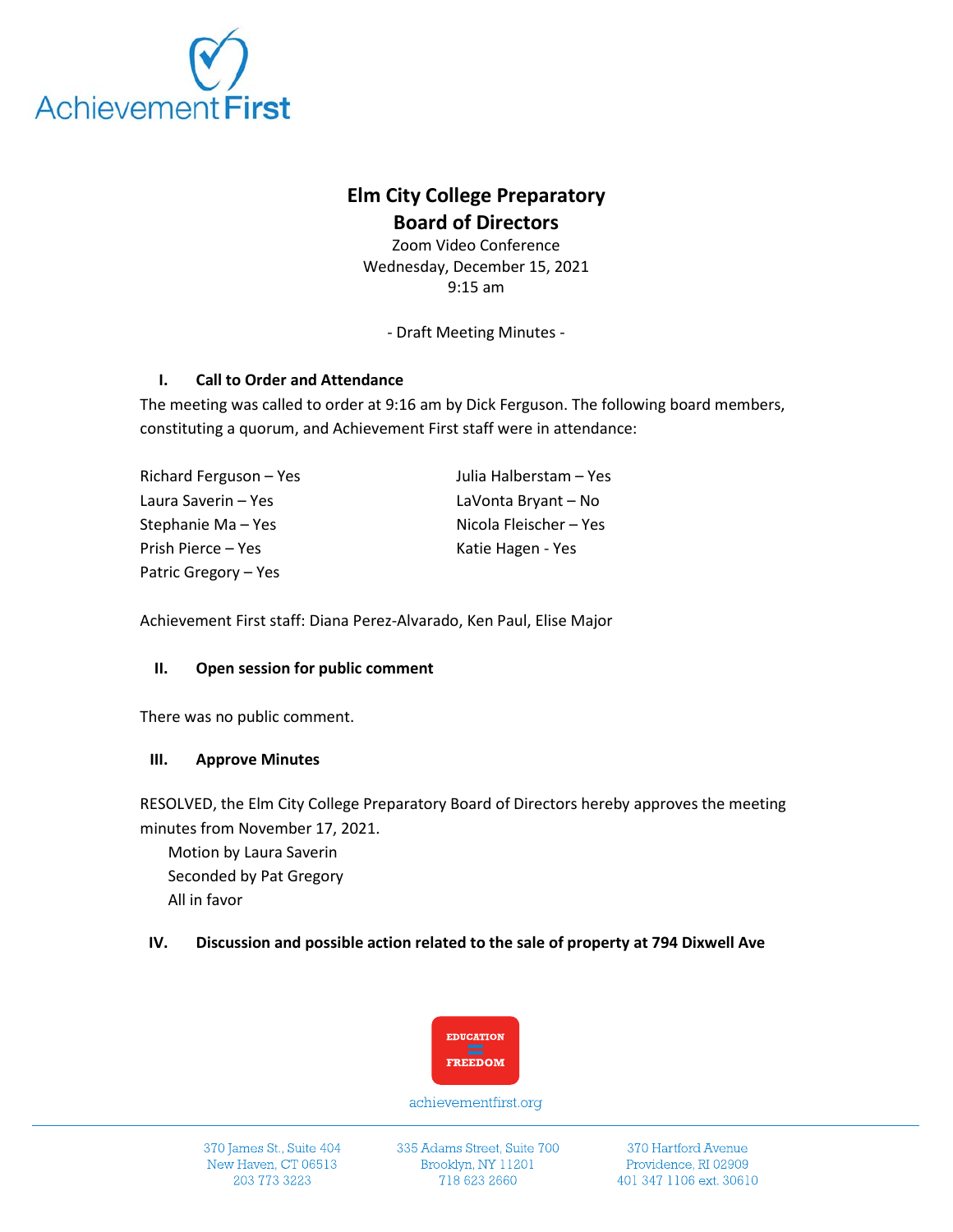

Dick Ferguson shared that he signed all documents related to the sale of property at 794 Dixwell Ave and the closing is contingent upon the approval of the resolutions before the board.

Katie Hagen, teacher representative, shared that on behalf of the teachers in the building at James St, they do not support the sale of the building due to existing space concerns.

**RESOLVED**, that Elm City College Preparatory, Inc. ("Elm City") be, and hereby is, authorized and directed to sell to The Apt Foundation, Inc. that certain real property and the improvements thereon commonly known as 794 Dixwell Avenue, New Haven, Connecticut, 13 Elizabeth Street, New Haven, Connecticut, 17 Elizabeth Street, New Haven, Connecticut, 21 Elizabeth Street, New Haven, Connecticut, 808 Dixwell Avenue, New Haven Connecticut, a portion of 10 Cherry Ann Street, New Haven Connecticut and 18 Cherry Ann Street, Hamden Connecticut, 10 Cherry Ann Street, Hamden Connecticut and a portion of 10 Cherry Ann Street, New Haven, Connecticut, 814 Dixwell Avenue, Hamden Connecticut and 814 Dixwell Avenue, New Haven Connecticut, 820 Dixwell Avenue, Hamden, Connecticut and 830 Dixwell Avenue, Hamden, Connecticut for a sum not to exceed TWO MILLION FOUR HUNDRED FIFTY THOUSAND AND 00/100 DOLLARS (\$2,450,000.00);

Motion by Pat Gregory Seconded by Prish Pierce In favor: Dick Ferguson, Laura Saverin, Prish Pierce, Julia Halberstam, Stephanie Ma, Nicola Fleischer, Pat Gregory Opposed: Katie Hagen

**RESOLVED**, that any officer of Elm City, including the Chair, Vice-Chair and Treasurer of Elm City (each an "Authorized Officer"), be, and each of them individually hereby is, authorized and directed to execute that certain Purchase Agreement by and between Elm City and The Apt Foundation, Inc., in the name of Elm City, and the entering into such purchase agreement by any such Authorized Officer is hereby ratified; and

Motion by Julia Halberstam Seconded by Laura Saverin In favor: Dick Ferguson, Laura Saverin, Prish Pierce, Julia Halberstam, Stephanie Ma, Nicola Fleischer, Pat Gregory Opposed: Katie Hagen

**RESOLVED**, that any Authorized Officer, be, and each of them individually hereby is, authorized and directed to do and perform or cause to be done and performed all such acts, deeds and



achievementfirst.org

370 James St., Suite 404 New Haven, CT 06513 203 773 3223

335 Adams Street, Suite 700 Brooklyn, NY 11201 718 623 2660

370 Hartford Avenue Providence, RI 02909 401 347 1106 ext. 30610